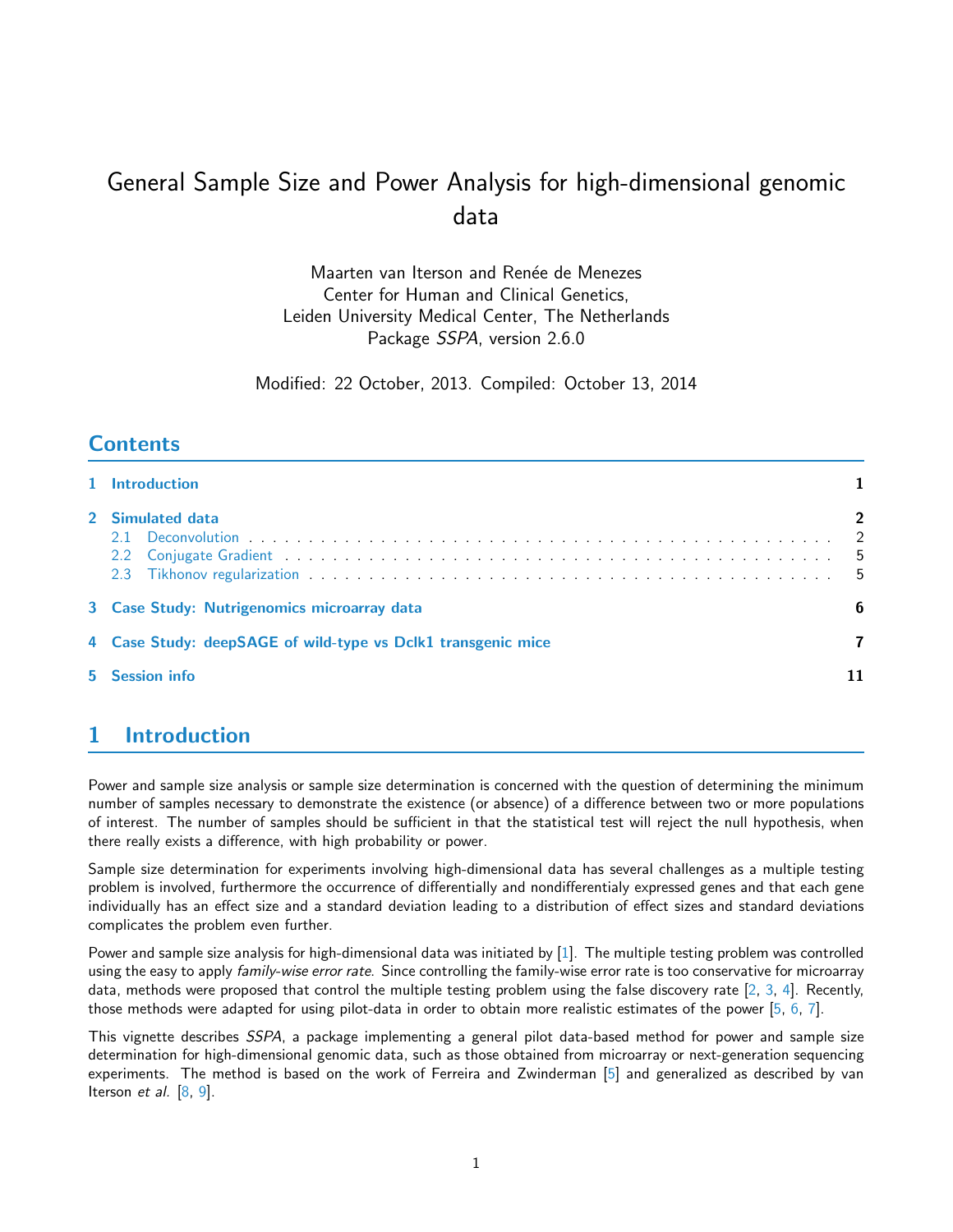By means of two simple commands (pilotData(), sampleSize()), a researcher can read in their data –a vector of test statistics– and compute the desired estimates. Other functions are provided that facilitate interpretation of results. Simulation data is used to show the general functionality and flexibility of the package and two interesting biological case study are shown.

## <span id="page-1-0"></span>2 Simulated data

This simulation study represents a two group microarray experiment with  $m=5000$  features and  $N=10$  samples per group. Let  $R_{ij}$  and  $S_{ij}$ ,  $i = 1, \ldots, m$ ,  $j = 1, \ldots, N$  be random variables where  $S_{ij} \sim N(-\mu_i/2, 1)$  and  $R_{ij} \sim N(\mu_i/2, 1)$ with the first  $\mu_i = 0$  for  $i = 1, \ldots, m_0$  and the remaining  $\mu_i$  for  $i = m_0 + 1, \ldots, m$  were drawn from a symmetric bitriangular distribution as described by [\[10\]](#page-10-10). A total of 25 data sets were simulated with the proportion of non-differentially expressed features fixed at  $\pi_0=0.8$ . Additional technical noise is added to the model using  $X\sim\log(e^R+e^{\epsilon})$  and  $Y \sim \log(e^S + e^{\epsilon})$  with  $\epsilon \sim N(0,0.1^2)$ , so that the noise is positive and additive.

```
> library(SSPA)
> library(genefilter)
> set.seed(12345)
> m < -5000> J < - 10> pi0 <- 0.8
> m0 <- as.integer(m*pi0)
> mu < -rbitri(m - m0, a = log2(1.2), b = log2(4), m = log2(2))> data <- simdat(mu, m=m, pi0=pi0, J=J, noise=0.01)
> statistics \le rowttests(data, factor(rep(c(0, 1), each=J)))$statistic
```
#### <span id="page-1-1"></span>2.1 Deconvolution

The first step in doing the sample size and power analysis is creating a object of class *PilotData* which will contain all the necessary information needed for the following power and sample size analysis; a vector of test-statistics and the sample sizes used to compute them. A user-friendly interface for creating an object of PilotData is available as pilotData().

Several ways of viewing the content of the PilotData object are possible either graphically or using a show-method by just typing the name of the created object of PilotData:

```
> pdD <- pilotData(statistics = statistics,
+ \qquad \qquad \text{samplesize = sqrt}(1/(1/J + 1/J)),+ distribution="norm")
> pdD
Formal class 'PilotData' [package "SSPA"] with 5 slots
  ..@ statistics : num [1:5000] -1.98854 -0.00589 -1.26628 0.74421 -0.76088 ...
  ..@ samplesize : num 2.24
  ..@ pvalues : num [1:5000] 0.0468 0.9953 0.2054 0.4567 0.4467 ...
  ..@ distribution: chr "norm"
  ..@ args : list()
```
#### > plot(pdD)

Now we can create an object of class *SampleSize* which will perform the estimation of the proportion of non-differentially expressed genes and the density of effect sizes. Several options are available see ?sampleSize.

The density of effect size can be shown by a call to plot(). When there are both up- and down-regulated genes a bimodal density is observed.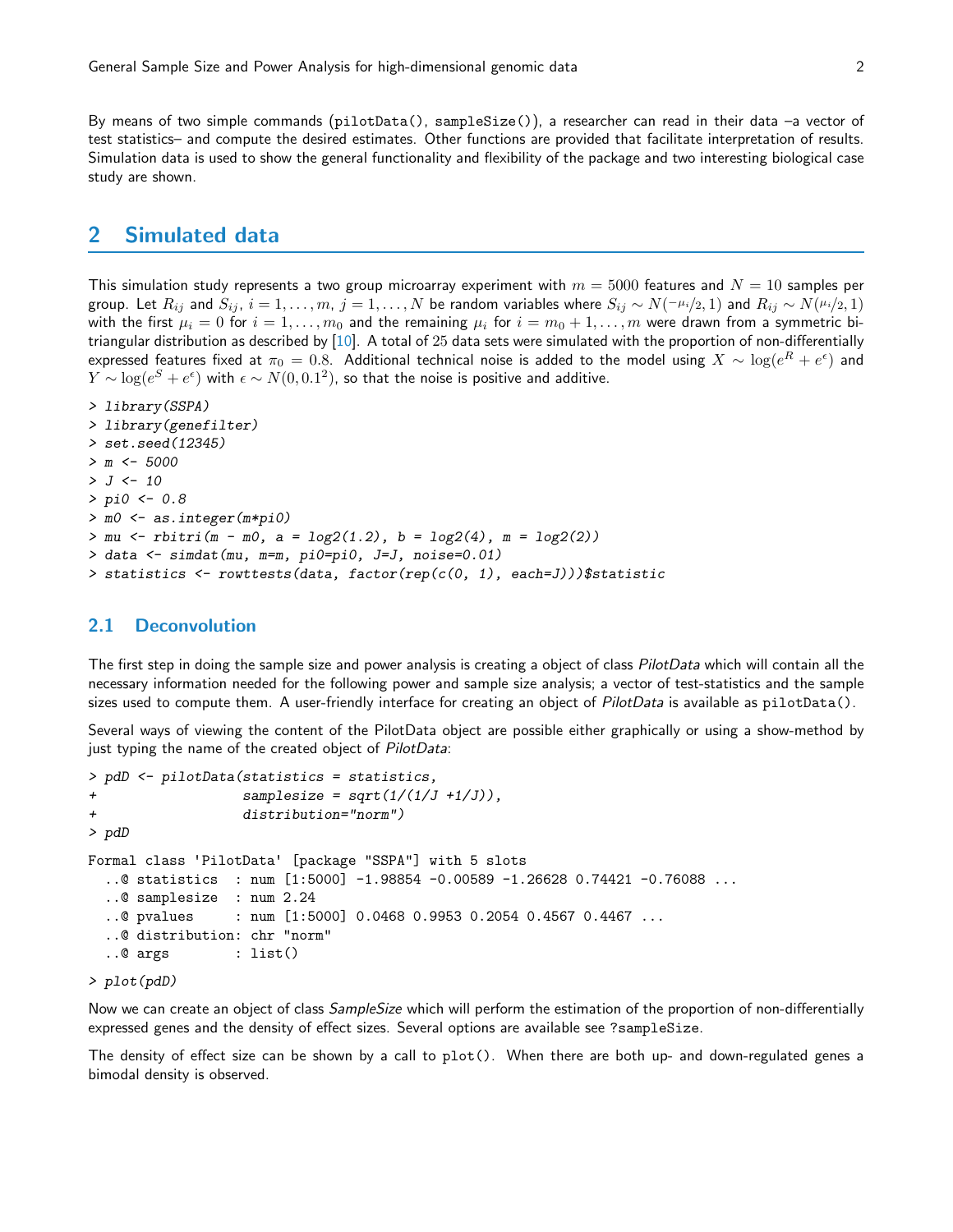

Figure 1: Exploratory plots of the pilot-data: Upper left panel shows a histogram of the test statistics, upper right panel a histogram of the p-values. Lower left panel shows a qq-plot for the test statistics using the user-defined null distributions. Lower right panel shows the sorted p-values against their ranks.

```
> ssD <- sampleSize(pdD, control=list(from=-6, to=6))
> ssD
Formal class 'SampleSize' [package "SSPA"] with 10 slots
  ..@ pi0 : num 0.781
  ..@ lambda : num [1:512] 0 0 0 0 0 0 0 0 0 0 ...
  ..@ theta : num [1:512] -6 -5.98 -5.95 -5.93 -5.91 ...
  ..@ control :List of 11
  .. ..$ method : chr "deconv"
    .. ..$ pi0Method : chr "Langaas"
    ..$ pi0 : num [1:90] 0.1 0.11 0.12 0.13 0.14 0.15 0.16 0.17 0.18 0.19 ...
  .. ..$ adjust : logi TRUE
  .. ..$ a : num 0.5
  .. ..$ bandwith : NULL
    ..$ kernel : chr "fan"
     \ldots$ from : num -6\ldots$ to : num 6
    ..$ resolution: num 512
     ..$ verbose : logi FALSE
  ..@ info :List of 1
  .. ..$ pi0: num 0.767
  ..@ statistics : num [1:5000] -1.98854 -0.00589 -1.26628 0.74421 -0.76088 ...
  ..@ samplesize : num 2.24
  ..@ pvalues : num [1:5000] 0.0468 0.9953 0.2054 0.4567 0.4467 ...
```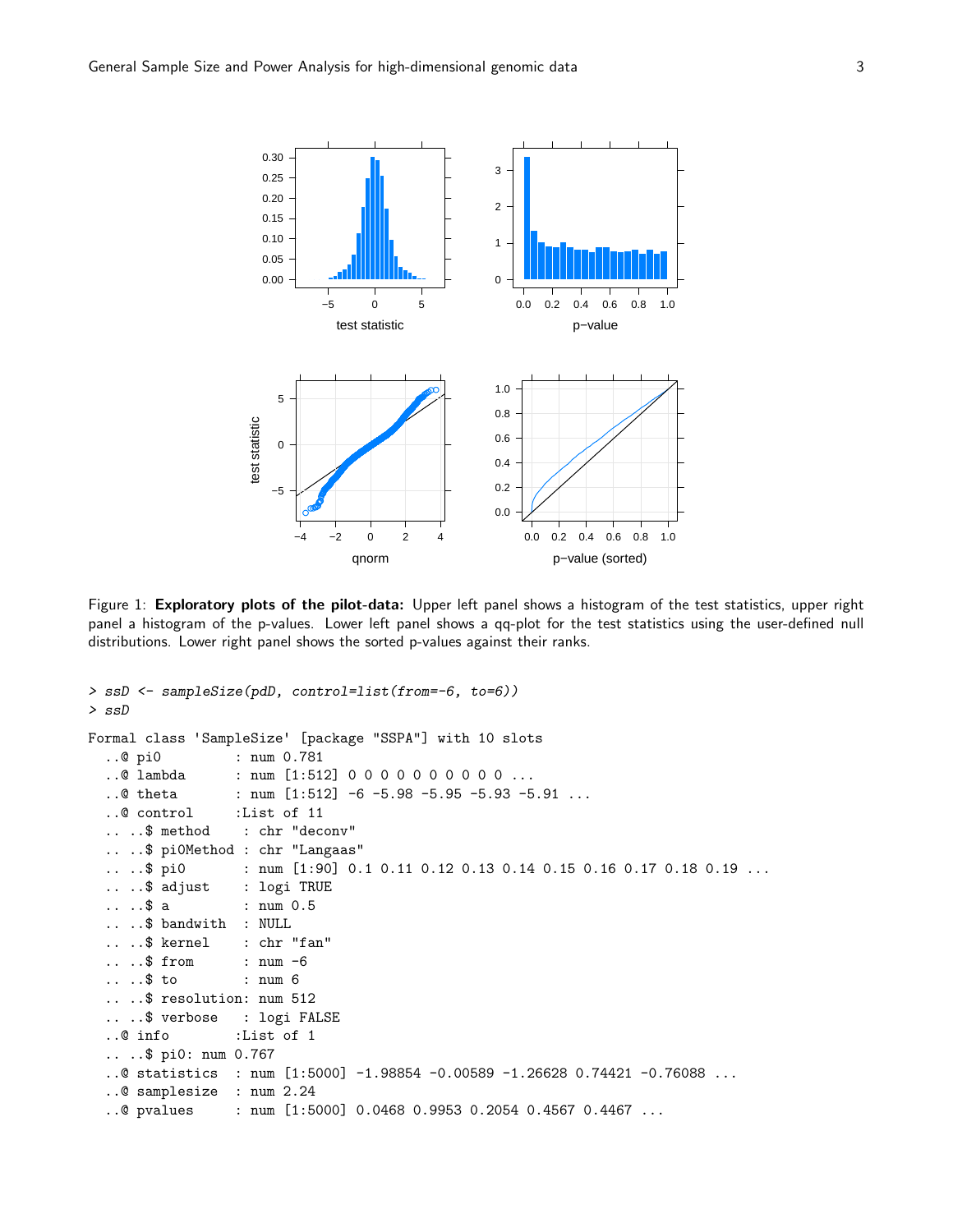

Figure 2: Estimated density of effect sizes: True density of effect sizes, the bitriangular distribution, and estimated density of effect sizes in blue.

```
..@ distribution: chr "norm"
 ..@ args : list()
> plot(ssD, panel = function(x, y, ...)+ {
+ panel.xyplot(x, y)
+ panel.curve(dbitri(x), lwd=2, lty=2, n=500)
+ }, ylim=c(0, 0.6))
```
Estimating the average power for other sample sizes then that of the pilot-data can be performed with the predictpower()-function. The user can also give the desired false discovery rate level.

```
> Jpred <- seq(10, 20, by=2)
> N <- sqrt(Jpred/2)
> pwrD <- predictpower(ssD, samplesizes=N, alpha=0.05)
> matplot(Jpred, pwrD, type="b", pch=16, ylim=c(0, 1),
+ ylab="predicted power", xlab="sample size (per group)")
> grid()
```
<span id="page-3-0"></span>The deconvolution estimator of the density of effect sizes is only applicable for two-group comparisons when the test statistics is (approximate) normally distributed. Note that in this situation we use the effective sample size. In all other cases e.g. two group comparison using the  $t$  statistics with the Conjugate Gradient estimator for the density of effect sizes the total sample size is used.

#### **density of effect sizes**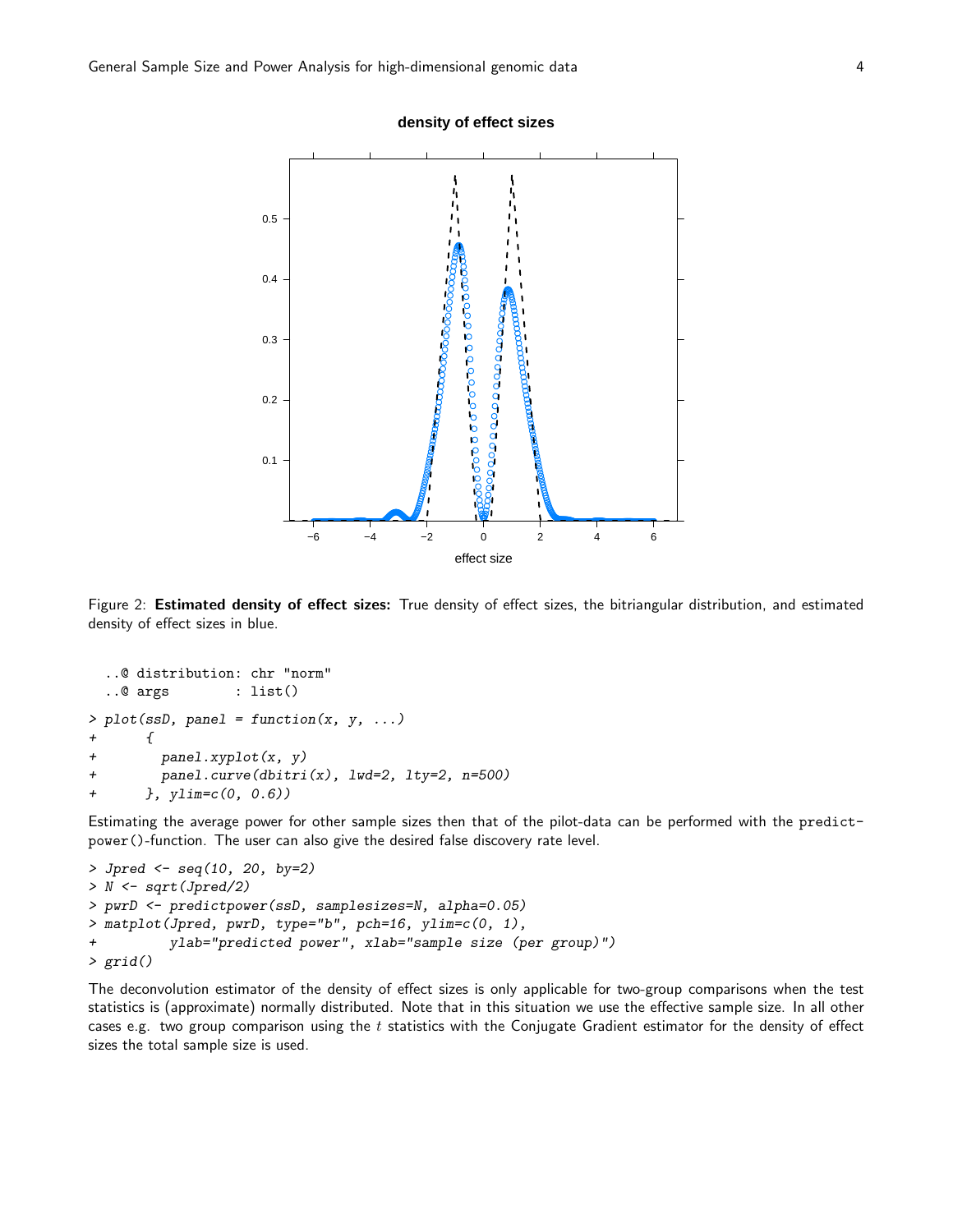

Figure 3: Predicted power curve: For sample sizes from 10 to 20 the power is predicted based on the information obtained from the pilot-data.

#### 2.2 Conjugate Gradient

```
> pdC <- pilotData(statistics = statistics,
+ samplesize = sqrt(2*J),
+ distribution="t",
+ df=2*J-2)
> ssC <- sampleSize(pdC,
+ method="congrad",
+ control=list(from=-6, to=6, resolution=250))
> plot(ssC, panel = function(x, y, ...)+ \{+ panel.xyplot(x, y)
+ panel.curve(2*dbitri(2*x), lwd=2, lty=2, n=500)
+ }, xlim=c(-2,2), ylim=c(0, 1.2))
```
#### <span id="page-4-0"></span>2.3 Tikhonov regularization

```
> ssT <- sampleSize(pdC,
+ method="tikhonov",
+ control=list(resolution=250,
+ scale="pdfstat",
+ lambda = 10^{\circ}seq(-10, 10, length=50),
+ verbose=FALSE,
```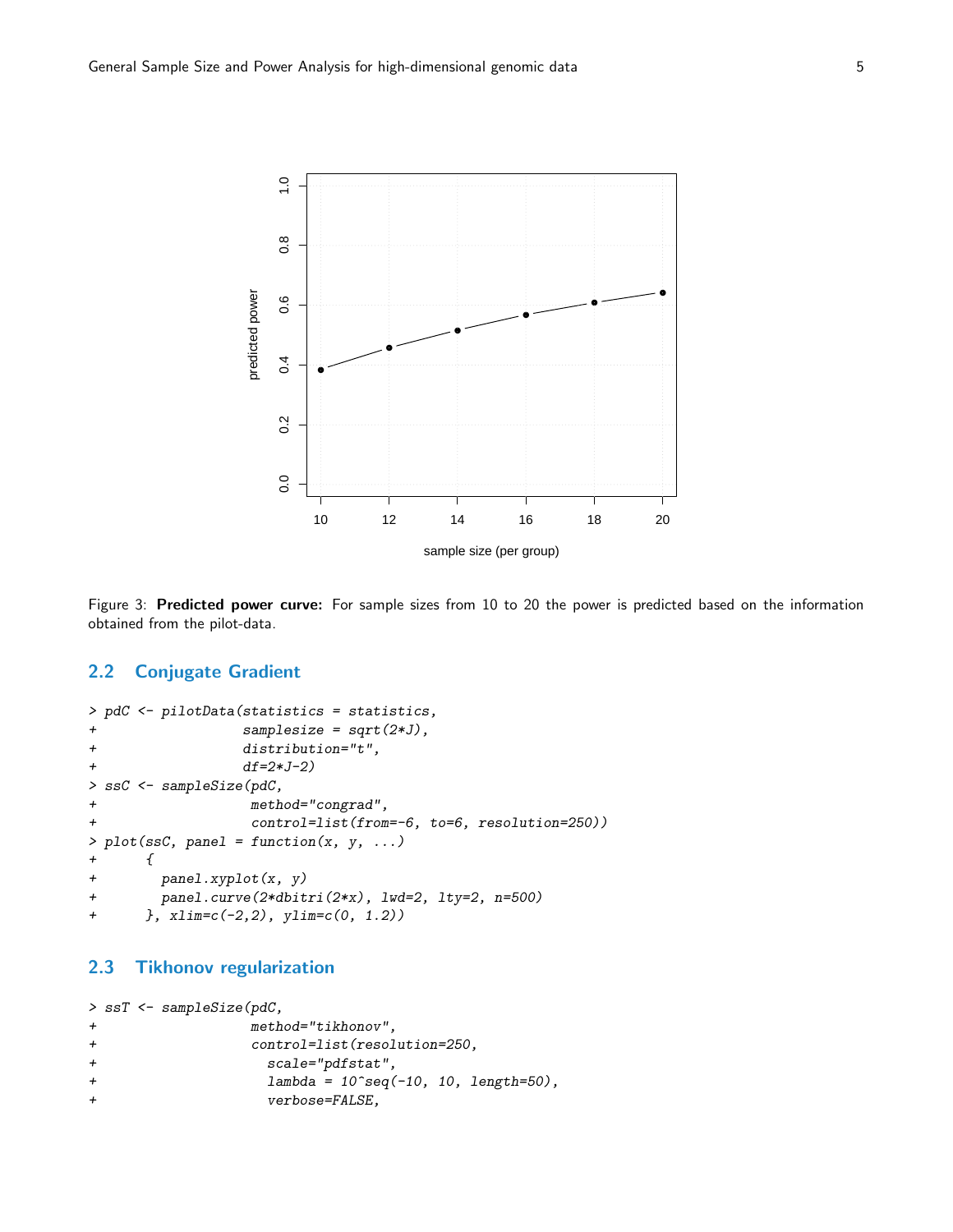

Figure 4: Conjugate gradient method: Estimated density of effect sizes using the conjugate gradient method.



Figure 5: Tikohonov regularization: Estimated density of effect sizes using the Tikohonov regularization.

```
modelselection="lcurve"))
> plot(ssf, panel = function(x, y, ...)+ {
+ panel.xyplot(x, y, type="b")
+ panel.curve(2*dbitri(2*x), lwd=2, lty=2, n=500)
+ }, xlim=c(-2,2), ylim=c(0, 1.2))
```
## <span id="page-5-0"></span>3 Case Study: Nutrigenomics microarray data

In this first example a set consisted of Affymetrix array data derived from a nutrigenomics experiment in which weak, intermediate and strong PPAR $\alpha$  agonists were administered to wild-type and PPAR $\alpha$ -null mice is used. The power and sample size analysis confirms the hierarchy of  $PPAR\alpha$ -activating compounds previously reported and the general idea that larger effect sizes positively contribute to the average power of the experiment.

PPAR $\alpha$  is a transcription factor that is activated upon binding by a variety of agonists, both of synthetic and natural origin. In this experiment the outcome of specific PPAR $\alpha$  activation on murine small intestinal gene expression was examined using Affymetrix GeneChip Mouse 430 2.0 arrays. PPAR $\alpha$  was activated by several PPAR $\alpha$ -agonists that differed in activating potency. Data of three agonists were used, namely Wy14,643, fenofibrate and trilinolenin (C18:3). The first two compounds belong to the fibrate class of drugs that are widely prescribed to treat dyslipidemia, whereas trilinolenin is an agonist frequently found in the human diet. For intestinal PPAR $\alpha$ , Wy14,643 is the most potent agonist followed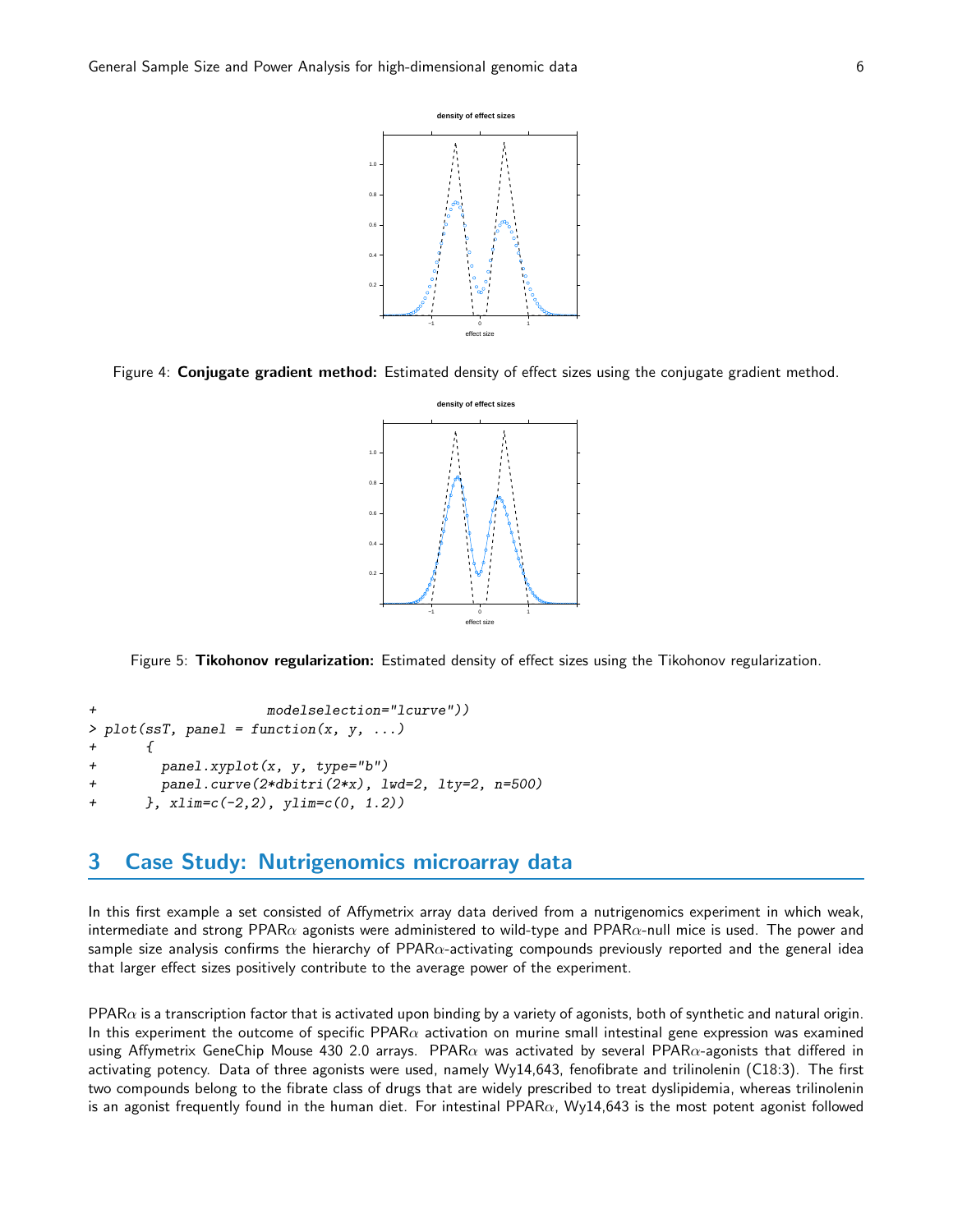by C18:3 and fenofibrate. Since time of exposure also affects the effect size, intestines were collected 6 hrs (all three agonists) or 5 days (Wy14,643 and fenofibrate only) after exposure. Expression estimates of probesets were obtained by GC-robust multi-array (GCRMA) analysis, employing the empirical Bayes approach for background adjustment, followed by quantile normalization and summarization. For each compound and exposure time, lists of moderated t-test statistics were computed, using the empirical Bayes linear regression model as implemented in *limma*, for each contrast representing the effect of compound in PPAR $\alpha$ -null mice compared to wild-type mice. For more details see [\[8\]](#page-10-8).

```
> library(lattice)
> data(Nutrigenomics)
> str(Nutrigenomics)
'data.frame': 16540 obs. of 5 variables:
$ wy5d : num 2 1.22 1.19 -1.14 1 0.86 4 -1.83 -2.64 3.04 ...
$ feno5d: num 2 -1.03 -1.11 0.33 0.22 0.22 0.24 0.36 1.73 0.54 ...
$ X1836h: num 2.5 -2.3 -0.56 0.06 -0.89 -0.09 2 -2.12 -1.47 -1.69 ...
$ wy6h : num 2 1.12 0.21 -0.68 -1.06 -0.4 1.82 -1.71 1.2 1.03 ...
$ feno6h: num 2.22 0.76 -0.37 -0.07 -1.9 ...
> pd <- apply(Nutrigenomics, 2,
+ function(x) pilotData(statistics=x[-1],
+ samplesize=sqrt(x[1]),
+ distribution="norm"))
> ss <- lapply(pd, sampleSize,
+ control=list(pi0Method="Storey", a=0, resolution=2^10, verbose=FALSE))
> ##ss <- lapply(pd, sampleSize,
> ## method = "congrad",
> ## control=list(verbose=FALSE, resolution=2^10, from=-10, to=10))
>
> compounds <- c("Wy14,643", "fenofibrate", "trilinolenin (C18:3)", "Wy14,643", "fenofibrate")
> exposure <- c("5 Days", "6 Hours")
> effectsize <- data.frame(exposure = factor(rep(rep(exposure, c(2, 3)), each=1024)),
+ compound = factor(rep(compounds, each=1024)),
+ lambda = as.vector(sapply(ss,
+ function(x)x@lambda)),
+ theta = as.vector(sapply(ss,
+ function(x)x@theta)))
> print(xyplot(lambda~theta|exposure, group=compound, data=effectsize,
+ type=c("g", "l"), layout=c(1,2), lwd=2, xlab="effect size", ylab="",
+ auto.key=list(columns=3, lines=TRUE, points=FALSE, cex=0.7)))
> samplesize <- seq(2, 8)
> averagepower <- data.frame(power = as.vector(sapply(ss,
+ function(x) as.numeric(predictpower(x, samplesize=sqrt(samplesize))))),
+ exposure = factor(rep(rep(exposure, c(2, 3)), each=length(samplesize))),
+ compound = factor(rep(compounds, each=length(samplesize))),
+ samplesize = rep(2*samplesize, 5))
> print(xyplot(power~samplesize|exposure, group=compound, data=averagepower, type=c("g", "b"),
+ layout=c(1,2), lwd=2, pch=16, xlab="sample size (per group)", ylab="",
+ auto.key=list(columns=3, lines=TRUE, points=FALSE, cex=0.7)))
```
## <span id="page-6-0"></span>4 Case Study: deepSAGE of wild-type vs Dclk1 transgenic mice

In this example we will show how our method can be applied to count data of an RNA-seq experiment. We will use the data described by [\[11\]](#page-10-11) comparing gene expression profiles in the hippocampi of transgenic  $\delta C$ -doublecortin-like kinase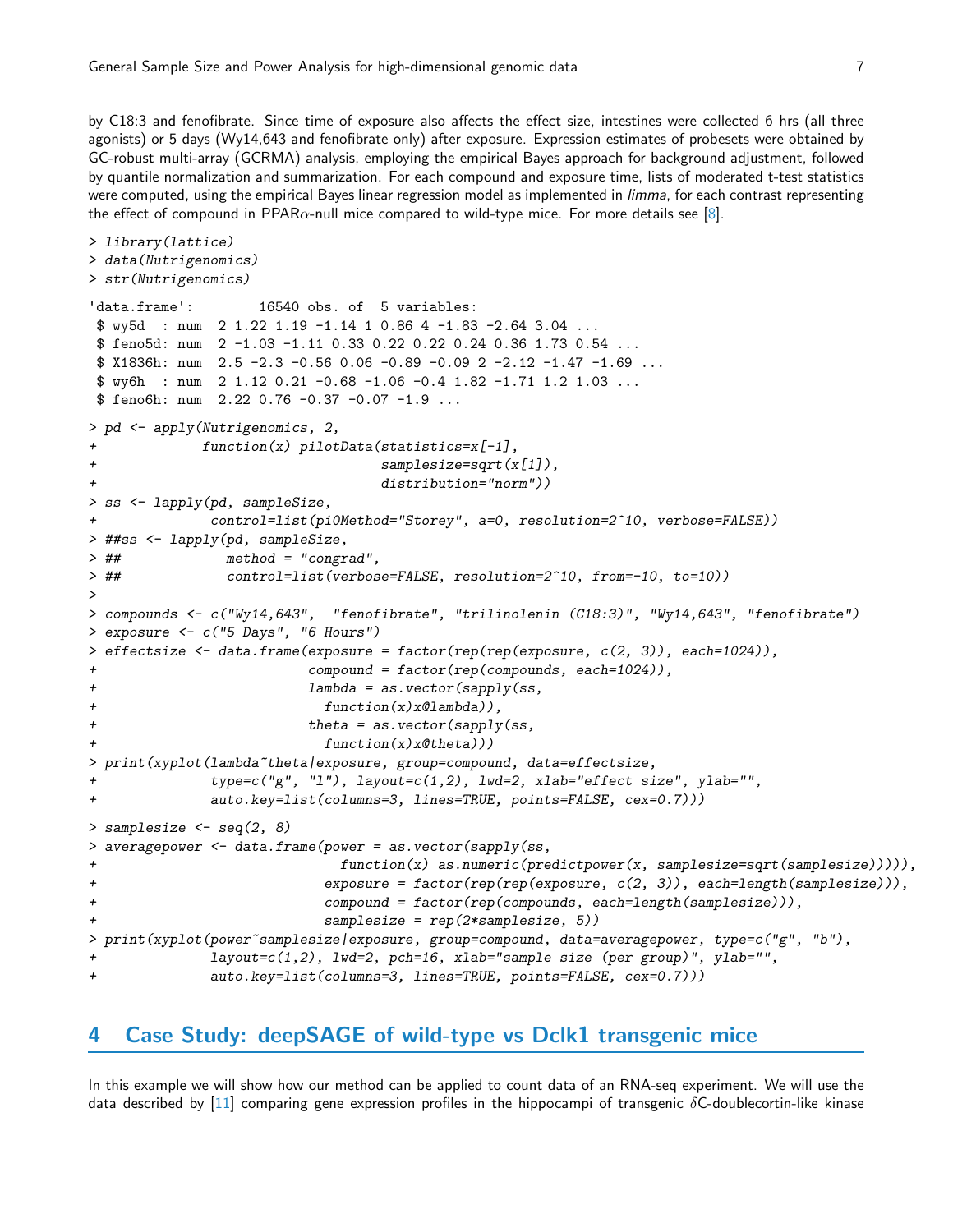

Figure 6: Nutrigenomic example: Estimated density of effect sizes for the five treatment exposure conditions.

mice with that of wild-type mice. Data is available from GEO (GSE10782).

and analyzed using the generalized linear model approach implemented in edgeR. A tag-wise dispersion parameter was estimated using the Cox-Reid adjusted profile likelihood approach for generalized linear models as implemented in edgeR. Using a treatment contrast, we tested per tag if there was a genotype effect using the likelihood ratio statistic. This test statistic follow asymptotically a  $\chi^2$  distribution with one degree of freedom.

```
> ##files contains the full path and file names of each sample
> targets <- data.frame(files=files,
+ group=rep(c("DCLK", "WT"), 4),
+ description=rep(c("transgenic (Dclk1) mouse hippocampus",
+ "wild-type mouse hippocampus"), 4))
> d <- readDGE(targets) ##reading the data
> ##filter out low read counts
> cpm.d <- cpm(d)
> d \le d [rowSums(cpm.d > 1) >= 4, ]
> design <- model.matrix(~group, data=d$samples)
> ##estimate dispersion
> disp <- estimateGLMCommonDisp(d, design)
> disp <- estimateGLMTagwiseDisp(disp, design)
> ##fit model
> glmfit.hoen <- glmFit(d, design, dispersion = disp$tagwise.dispersion)
> ##perform likelihood ratio test
> lrt.hoen <- glmLRT(glmfit.hoen)
> ##extract results
```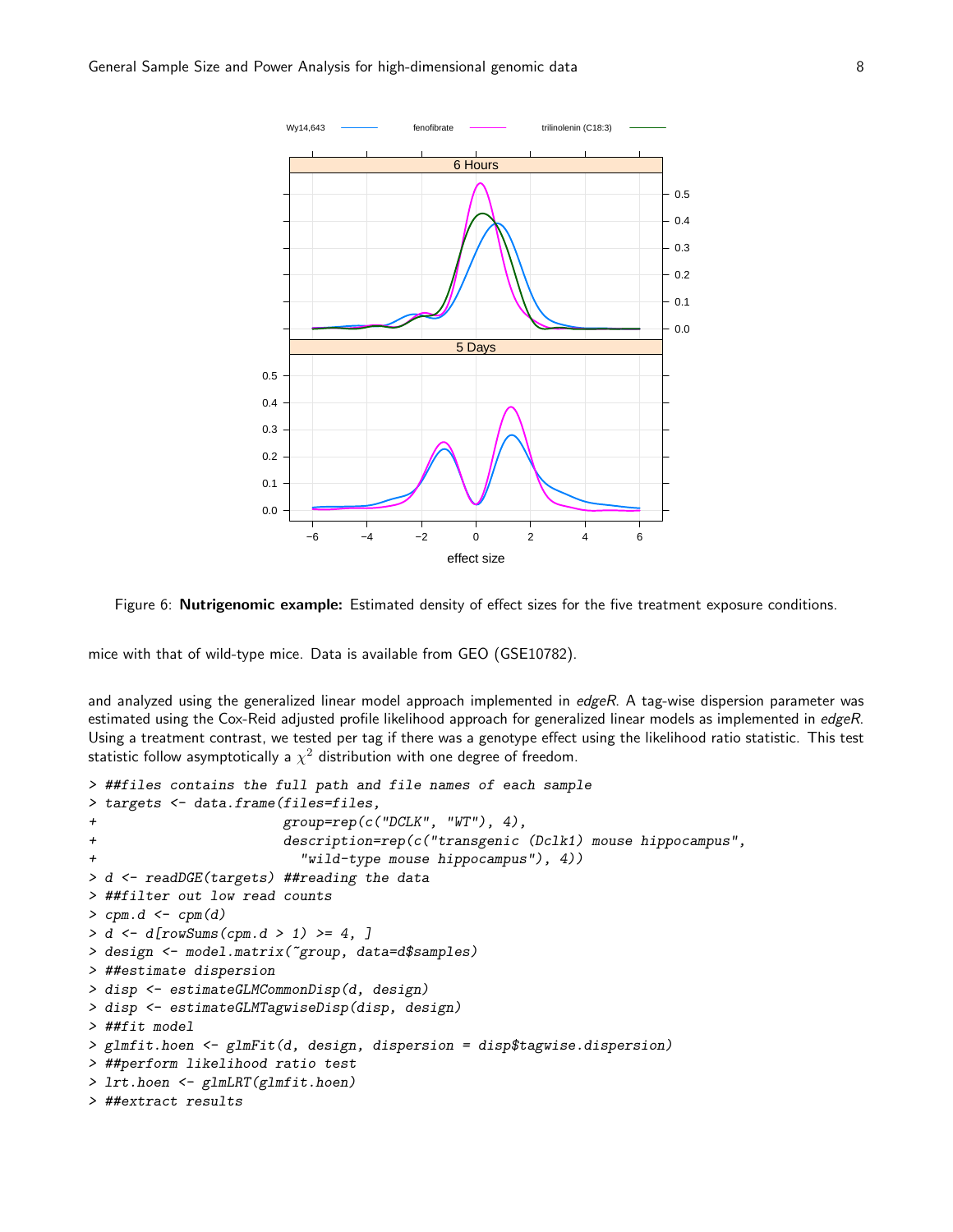

Figure 7: Nutrigenomic example: Predicted power curves for the five treatment exposure conditions.

```
> tbl <- topTags(lrt.hoen, n=nrow(d))[[1]]
> statistics <- tbl$LR
> library(lattice)
> data(deepSAGE)
> str(deepSAGE)
num [1:44882] 133.5 93.8 89.5 88.8 87.4 ...
> pd <- pilotData(statistics=deepSAGE,
+ samplesize=8, distribution="chisq", df=1)
> ss <- sampleSize(pd, method="congrad",
+ control=list(trim=c(0, 0.98), symmetric=FALSE, from=0, to=10))
> pwr <- predictpower(ss, samplesize=c(8, 16, 32))
> op <- par(mfcol = c(2,1), mar = c(5,4,1,1))> plot(ss@theta, ss@lambda,
+ xlab="effect size", ylab="", type="l")
> plot(c(8, 16, 32), pwr,
+ xlab="sample size", ylab="power", type="b", ylim=c(0,1))
> grid(col=1)
> par(op)
```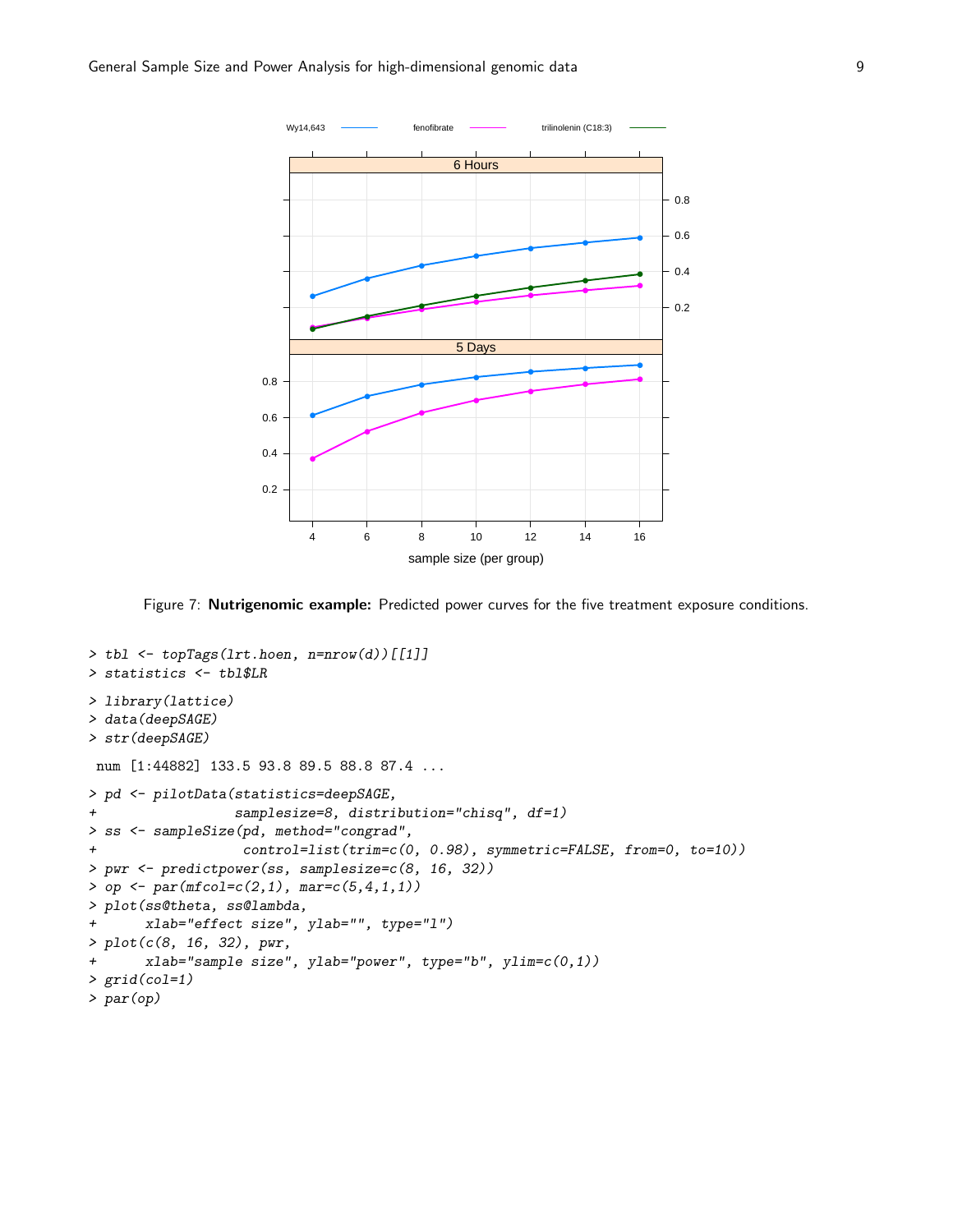

Figure 8: Deep SAGE example: Estimated density of effect size and predicted power curve.